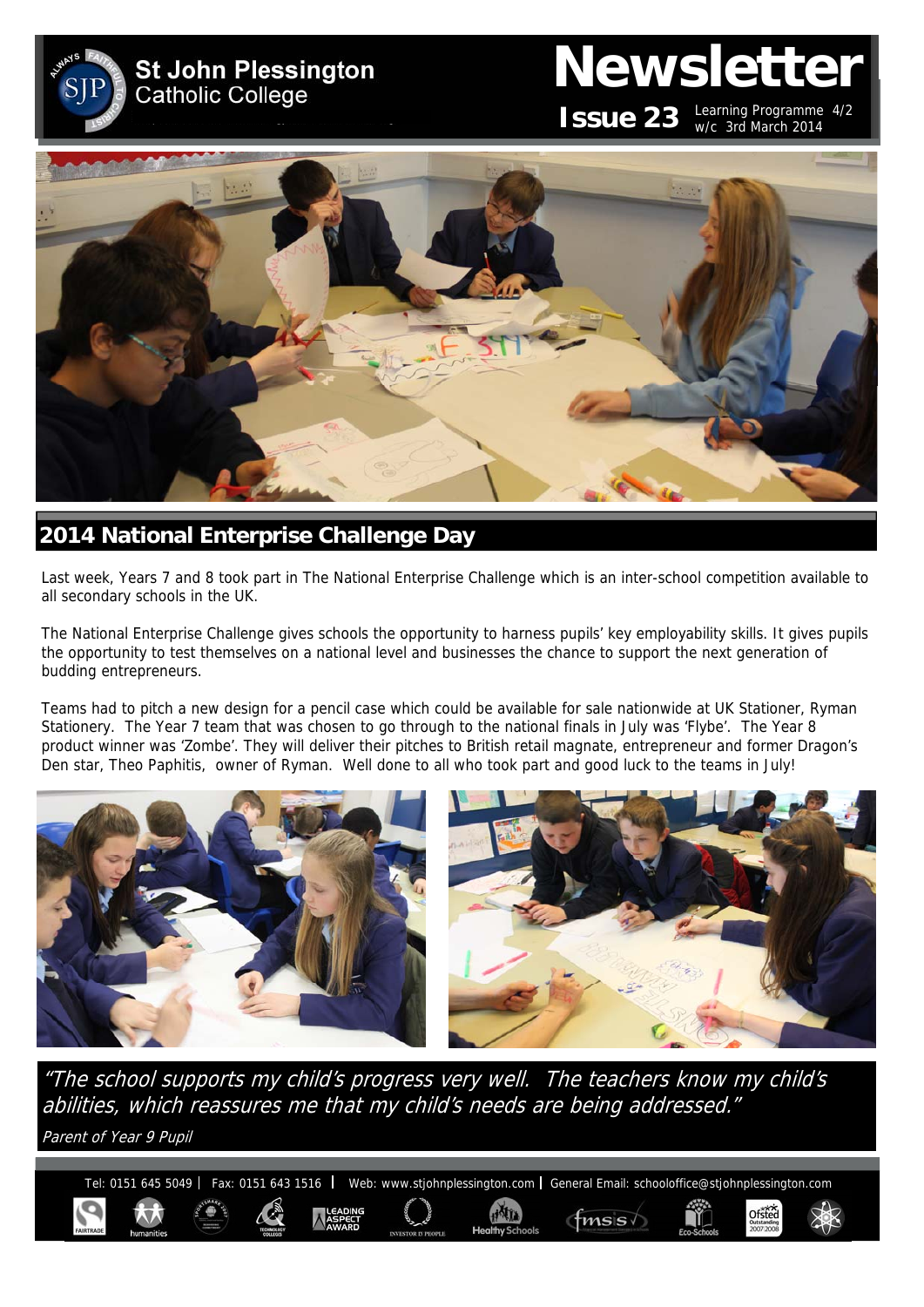### **Language Corner Lent Lent**

#### **¿Qué hora es?**

Can you link the clocks with their digital times and those in Spanish? The first one is done for you. The first five correct answers to Mr Passmore will win Vivo points!



#### **MFL Clubs**

Years 7 & 8 Homework Club every Tuesday during Academic Review. Get your pass from LA1 at breaktime on Tuesday.

Years 8 & 9 French Club every Tuesday at 3.20pm in LA1.

World Film Club this Wednesday. Get your passes from MFL3 Wednesday break to avoid missing out!

# **Year 7 Gymnastics**

Year 7 pupils, Hannah Stewart and Amy Tinsley, recently represented New Brighton Gymnastics Club by competing at the Under 12 Camelot Gymnastics

Competition. The girls performed very well with Hannah achieving  $1<sup>st</sup>$  place in the vault and 2<sup>nd</sup> place in the floor. Amy followed this success triumphing in  $1<sup>st</sup>$  place on the beam and  $4<sup>th</sup>$  in the floor and vault. Both girls are adding to their medal collections and we wish them



every success in future competitions.



The Season of Lent began on Ash Wednesday, 5th March. Lent prepares us to walk with Jesus to the events of the Cross and to the joy of Easter. It is traditionally a time when the Christian community prays that little bit more, fasts from the excesses of life, and supports charity through almsgiving.

This Lent as a College, we are being asked to think about what it really means to be part of a Catholic community. God calls us to be people who forgive each other, who are happy in each other's company, who can live together in community, and people who stand up for justice in our world today. Above all, we are called to be a community who love and trust each other.

It's not easy to be a follower of Jesus in our world today, but in the coming days of Lent we are asked in our daily acts of worship to reflect upon what it means to be a follower of Jesus in 2014.

## **Coming up**

- Tues 11th March PTA meeting (7.00pm in the College Staff Room, all welcome)
- Wed 12th March Year 10 Oxford University Taster Day
- Wed 12th March Year 10 Team Maths Competition

# **Attendance - 24/02/14 - 28/02/14**



**Year 7 - 96.8% Year 8 - 94.5% Year 9 - 95.2% Year 10 - 94.5% Year 11 - 94.9%**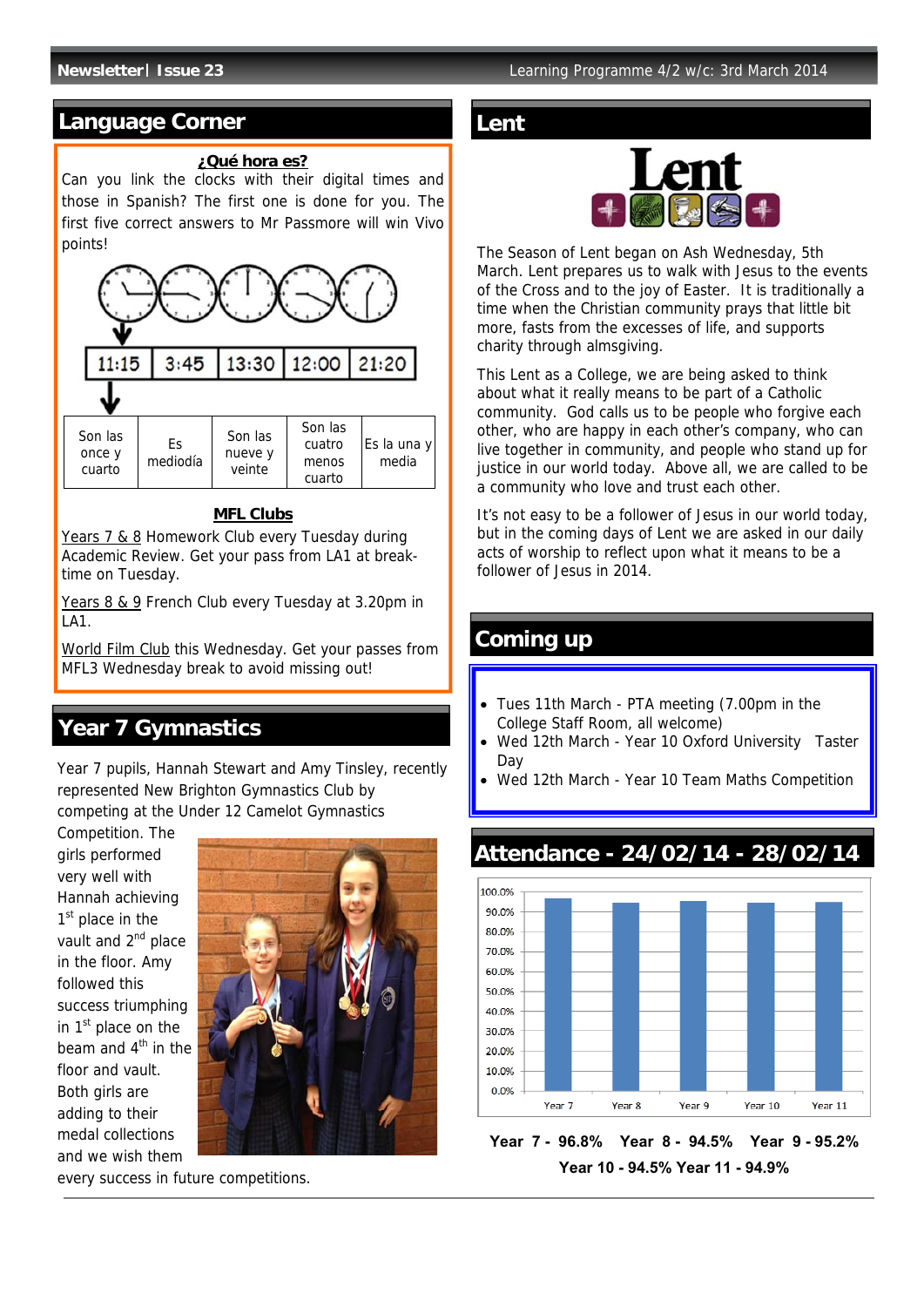# GCSE Revision/Coursework Support Classes Timetable

| <b>Monday</b>                                                  | <b>Tuesday</b>                                                                                      | Wednesday                                                                                         | <b>Thursday</b>                                                                   | Friday                                                                   |
|----------------------------------------------------------------|-----------------------------------------------------------------------------------------------------|---------------------------------------------------------------------------------------------------|-----------------------------------------------------------------------------------|--------------------------------------------------------------------------|
| <b>RE</b><br>8.00am - 8.30am<br>(breakfast<br>included) RE3    | <b>History</b><br>8.00am - 8.30am<br>HUM1                                                           | <b>Health &amp; Social</b><br>Care<br>12.30pm - 1.15pm<br>VOC1                                    | <b>Health &amp; Social</b><br><b>Care</b><br>12.30pm - 1.15pm<br>VOC <sub>1</sub> | <b>Health &amp; Social</b><br><b>Care</b><br>12.30pm - 1.15pm<br>VOC1    |
| <b>Health &amp; Social</b><br>Care<br>12.30pm - 1.15pm<br>VOC1 | <b>Health &amp; Social</b><br><b>Care</b><br>12.30pm - 1.15pm<br>VOC1                               | <b>History</b><br>3.20pm - 4.20pm<br>HUM1                                                         | <b>Spanish</b><br>$3.20pm - 4.20pm$<br>(Higher) MFL7<br>(Foundation) MFL1         | <b>PE BTEC</b><br>3.20pm - 4.20pm                                        |
| <b>Music</b><br>$12.30pm - 1.15pm$<br>MUSIC <sub>2</sub>       | Geography<br>3.20pm - 4.20pm<br>HU2 & HU3                                                           | DT: Product<br>Design, Textiles,<br>Graphics &<br>Catering<br>3.20pm - 4.20pm<br>DT1, 2, 3, 4 & 6 | <b>History</b><br>$3.20pm - 4.20pm$<br>HUM1                                       | <b>DT Graphics</b><br>(Yr 11 & 12)<br>3.20pm - 4.20pm<br>DT <sub>6</sub> |
| <b>Drama</b><br>12.30pm - 1.15pm<br><b>DRAMA1</b>              | <b>Health &amp; Social</b><br><b>Care</b><br>$3.20pm - 4.20pm$<br>VOC <sub>1</sub>                  |                                                                                                   | <b>Health &amp; Social</b><br>Care<br>3.20pm - 4.20pm<br>VOC <sub>1</sub>         |                                                                          |
| <b>PE BTEC</b><br>$12.30pm - 1.15pm$                           | PE (Yr 10) BTEC<br>$3.20pm - 4.20pm$                                                                |                                                                                                   | <b>Art</b><br>$3.30pm - 5.00pm$<br>ART <sub>2</sub>                               |                                                                          |
|                                                                | Art<br>$3.30pm - 5.00pm$<br>ART <sub>2</sub><br>DT: Product                                         |                                                                                                   | <b>RE</b><br>$3.20pm - 4.20pm$<br>RE3<br><b>DT (Product</b>                       |                                                                          |
|                                                                | <b>Design, Graphics</b><br>& Catering (Yr 10-<br>$ 13\rangle$<br>$3.20pm - 4.20pm$<br>DT1, 2, 4 & 6 |                                                                                                   | <b>Design, Graphics</b><br>& Catering)<br>3.20pm - 4.20pm<br>DT1, 2, 4 & 6        |                                                                          |

# **GCSE Science Revision Timetable**

| Day / Subject                                                              | <b>Core Science revision for unit 1</b><br>(Year 10 Core & Triple / Year 11<br>Triple / Year 11 resit) | <b>Additional Science revision for unit</b><br>2 (Year 11 Additional / Year 11<br>Triple) |  |
|----------------------------------------------------------------------------|--------------------------------------------------------------------------------------------------------|-------------------------------------------------------------------------------------------|--|
| <b>Tues: Biology</b>                                                       | <b>Foundation:</b> Sci 3 with Miss McMahon                                                             | <b>Foundation and Higher: Sci 5 with</b><br>Miss Kemp                                     |  |
| B1 exam 6th June<br>B2 exam 13th May                                       | <b>Higher:</b> Sci 4 with Miss Smith                                                                   |                                                                                           |  |
| <b>Wed: Chemistry</b><br>C1 exam 10th June<br>C <sub>2</sub> exam 15th May | <b>Foundation: Sci 7 with Mr Ridler</b>                                                                | Foundation and Higher: Sci 1 with Mr<br>Lysaght                                           |  |
|                                                                            | <b>Higher:</b> Sci 13 with Mr Marsh                                                                    |                                                                                           |  |
| <b>Thurs: Physics</b><br>P1 exam 12th June<br>P <sub>2</sub> exam 19th May | Foundation: Sci 6 with Miss Greenhall                                                                  | Foundation and Higher: Sci 7 with Mr<br>Gale                                              |  |
|                                                                            | <b>Higher:</b> Sci 8 with Mr Gettel                                                                    |                                                                                           |  |

**You are advised to attend all after school (3.20pm – 4.30pm) sessions, where possible, to maximise your potential to achieve your best possible grade.**